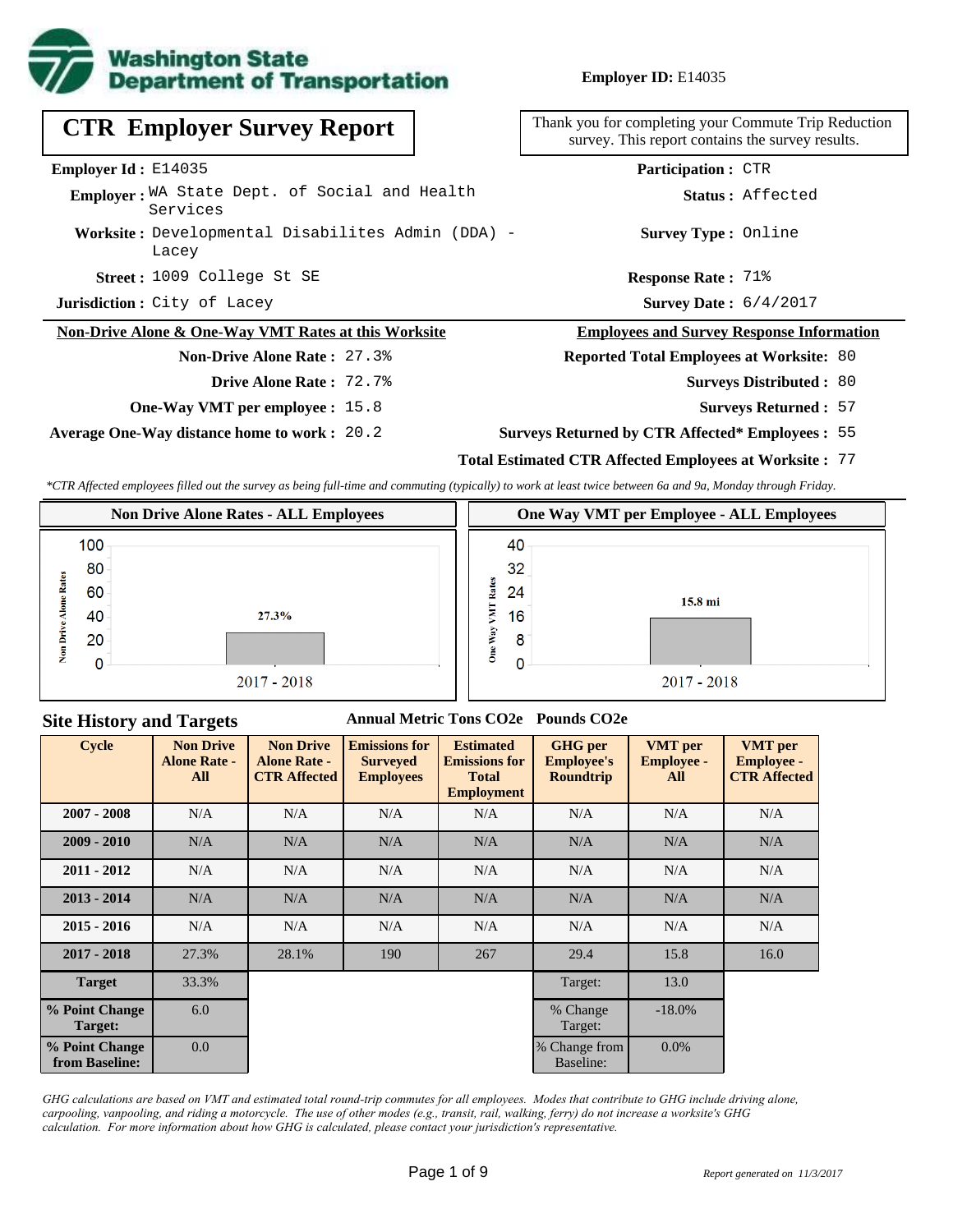

## **Commute Trips By Mode - All Employees**

**Q.4: Last week, what type of transportation did you use each day to commute TO your usual work location? (Mode used for the longest distance.)**



| <b>Vanpool</b>                           | 28             | 10.3%   | $0.0\%$ | 7                | 12.3%   | 0.0%    |
|------------------------------------------|----------------|---------|---------|------------------|---------|---------|
| <b>Bus</b>                               | 6              | 2.2%    | $0.0\%$ | $\overline{2}$   | 3.5%    | $0.0\%$ |
| Rail                                     | $\overline{0}$ | $0.0\%$ | $0.0\%$ | $\boldsymbol{0}$ | $0.0\%$ | 0.0%    |
| <b>Bike</b>                              | $\Omega$       | $0.0\%$ | 0.0%    | $\overline{0}$   | 0.0%    | 0.0%    |
| Walk                                     | $\mathbf{0}$   | 0.0%    | $0.0\%$ | $\overline{0}$   | 0.0%    | 0.0%    |
| <b>Telework</b>                          | 11             | 4.1%    | $0.0\%$ | $\overline{4}$   | 7.0%    | $0.0\%$ |
| <b>CWW</b>                               | 6              | 2.2%    | $0.0\%$ | 6                | 10.5%   | 0.0%    |
| <b>Boarded Ferry with</b><br>Car/Van/Bus | $\Omega$       | $0.0\%$ | $0.0\%$ | $\boldsymbol{0}$ | 0.0%    | 0.0%    |
| <b>Used Ferry As Walk</b><br>On.         | $\overline{0}$ | $0.0\%$ | 0.0%    | $\boldsymbol{0}$ | $0.0\%$ | $0.0\%$ |
| <b>Other</b>                             | $\Omega$       | $0.0\%$ | 0.0%    | $\overline{0}$   | 0.0%    | 0.0%    |

*\* Motorcycle-1 is now included in Drive Alone and Motorcycle-2 is included in Carpool. Information about these trips is still available by request.*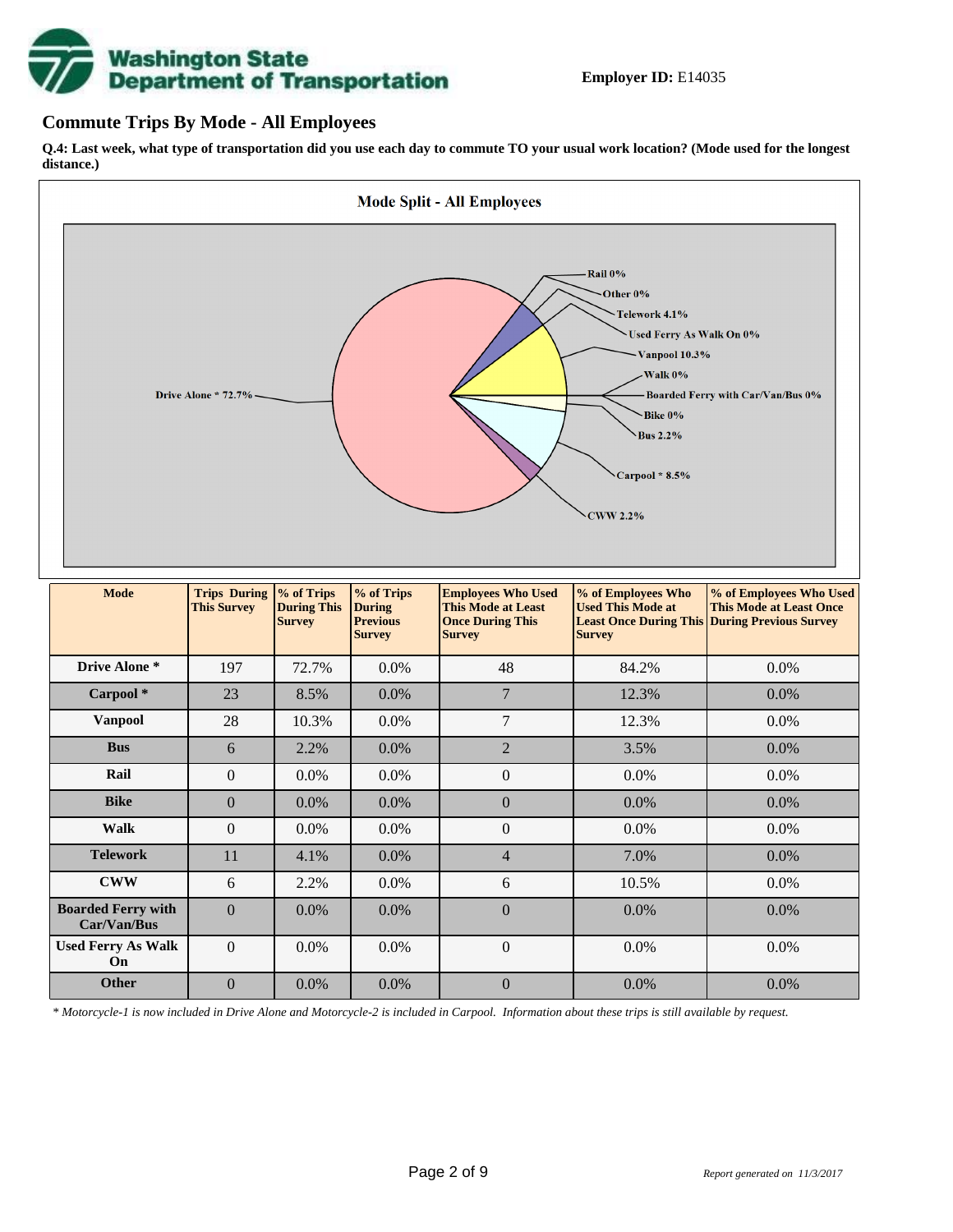

## **Commute Trips By Mode - Affected Employees**

**Q.4: Last week, what type of transportation did you use each day to commute TO your usual work location? (Mode used for the longest distance.)**



*\* Motorcycle-1 is now included in Drive Alone and Motorcycle-2 is included in Carpool. Information about these trips is still available by request.*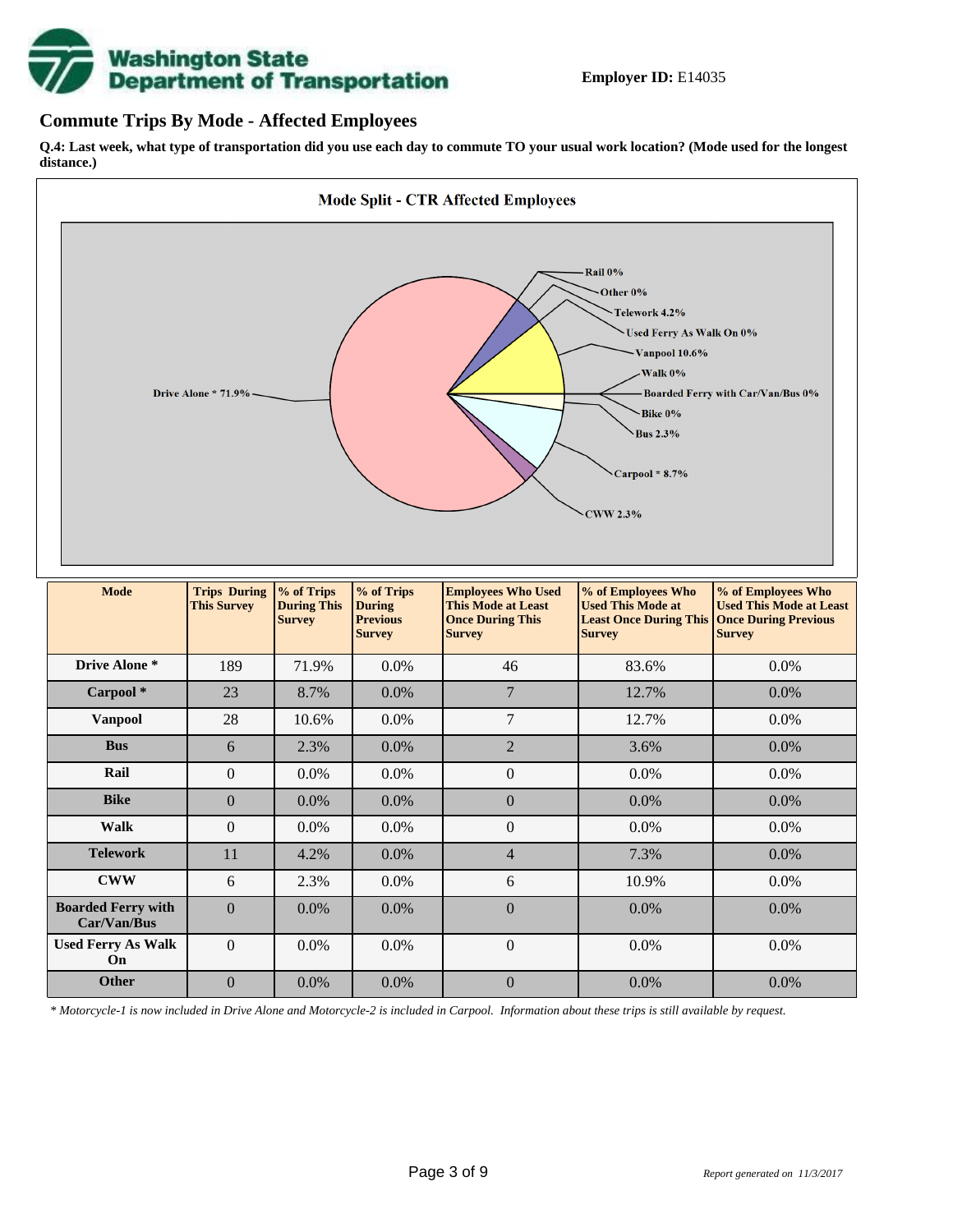

# **Alternative Modes - Number of Employees Who Used a Non-Drive Alone Mode:**

| <b>Non-Drive Alone</b><br><b>Number Of Days</b> | <b>Exactly this # of</b><br><b>Employees</b> | <b>Exactly this % of</b><br><b>Employees</b> | At least # of<br><b>Employees</b> | At least % of<br>employees |
|-------------------------------------------------|----------------------------------------------|----------------------------------------------|-----------------------------------|----------------------------|
| 0 Day                                           | 33                                           | 58%                                          | 57                                | 100%                       |
| 1 Days                                          | 8                                            | 14%                                          | 24                                | 42%                        |
| 2 Days                                          | $\overline{c}$                               | 4%                                           | 16                                | 28%                        |
| 3 Days                                          | $\overline{2}$                               | 4%                                           | 14                                | 25%                        |
| 4 Days                                          | $\overline{4}$                               | 7%                                           | 12                                | 21%                        |
| 5 Days                                          | 8                                            | 14%                                          | 8                                 | 14%                        |
| <b>6 or More Days</b>                           | $\theta$                                     | 0%                                           | $\Omega$                          | 0%                         |

## **Count by Occupancy of Carpools and Vanpools**

**Q.4 If you used a carpool or vanpool as part of your commute, how many people (age 16 or older) are usually in the vehicle?**

| <b>Ridesharing Occupancy</b> | <b>Mode</b> | <b>Response Count</b> |
|------------------------------|-------------|-----------------------|
| $2*$                         | Carpool     | 23                    |
| 3                            | Carpool     | $\overline{0}$        |
| 4                            | Carpool     | $\boldsymbol{0}$      |
| 5                            | Carpool     | $\boldsymbol{0}$      |
| >5                           | Carpool     | $\overline{0}$        |
| $<$ 5                        | Vanpool     | 5                     |
| 5                            | Vanpool     | 3                     |
| 6                            | Vanpool     | $\boldsymbol{0}$      |
| 7                            | Vanpool     | 3                     |
| 8                            | Vanpool     | 3                     |
| 9                            | Vanpool     | $\overline{0}$        |
| 10                           | Vanpool     | 10                    |
| 11                           | Vanpool     | $\overline{4}$        |
| 12                           | Vanpool     | $\boldsymbol{0}$      |
| 13                           | Vanpool     | $\boldsymbol{0}$      |
| 14                           | Vanpool     | $\overline{0}$        |
| >14                          | Vanpool     | $\boldsymbol{0}$      |

\* Motorcycle-2 counted with Carpool-2 for this table.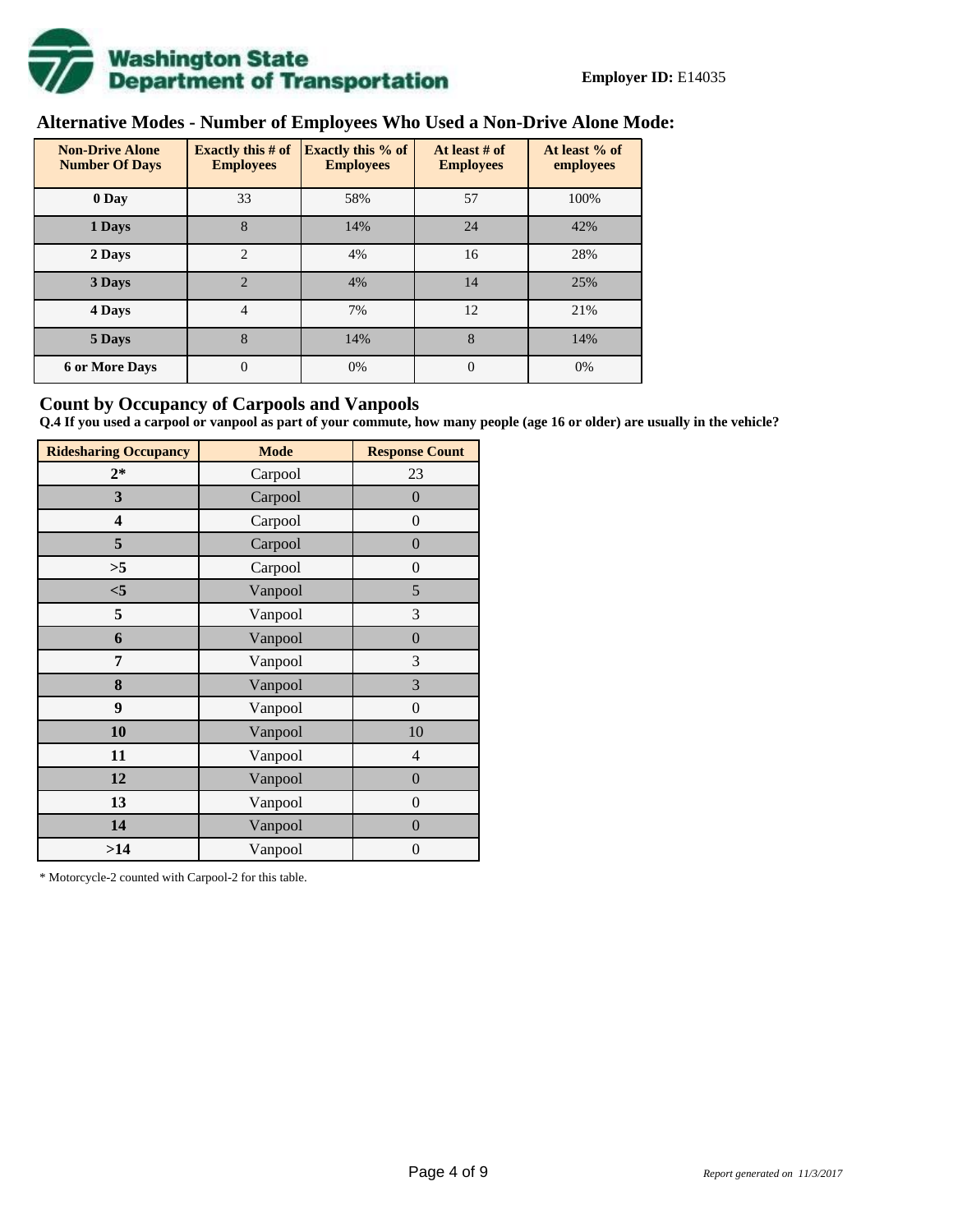

## **Reported Work Schedule - All Employees**

**Q.8 Which of the following best describes your work schedule?**

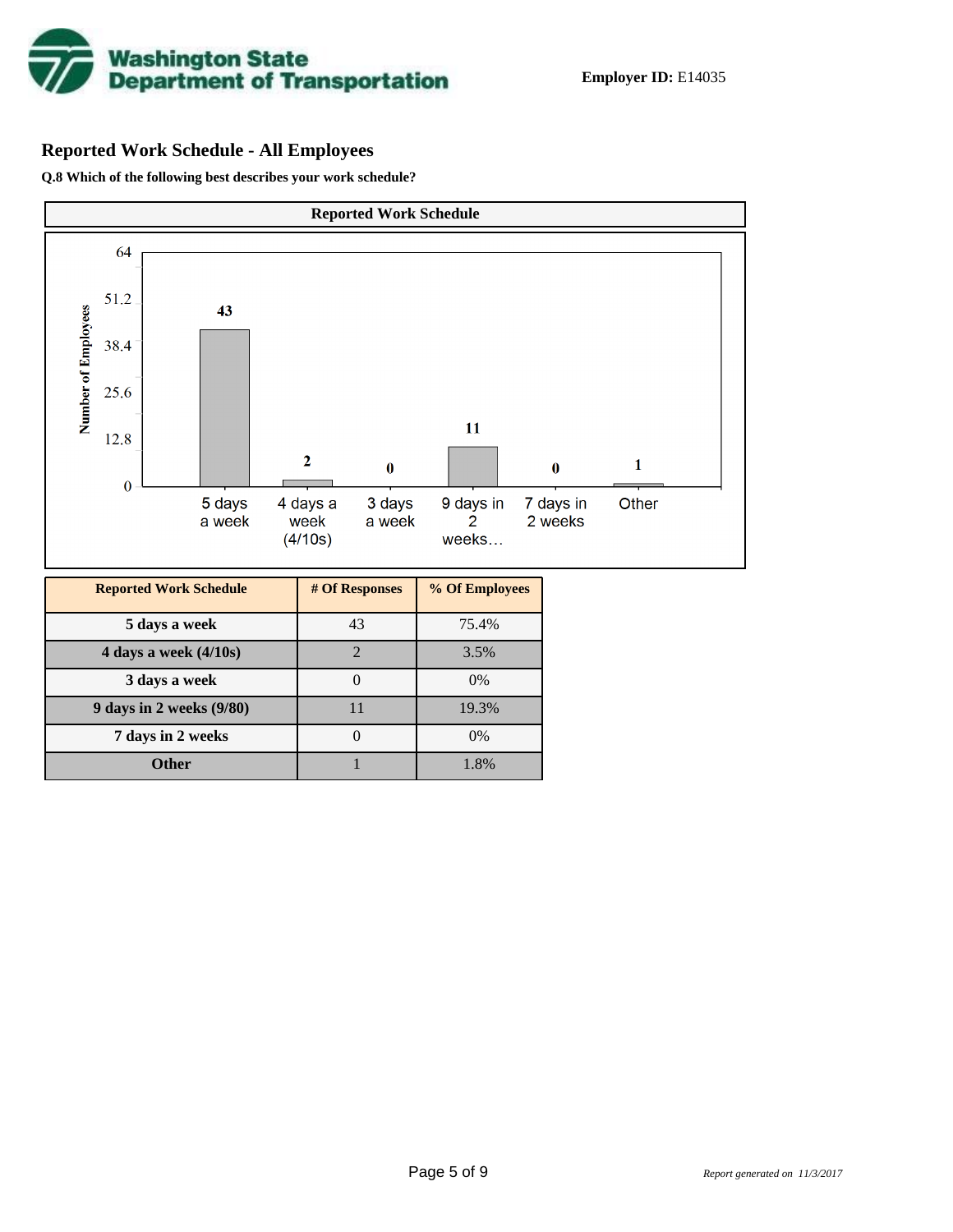

## **Parking and Telework**

**Q.9: On the most recent day that you drove alone to work, did you pay to park? (Mark "yes" if you paid that day, if you prepaid, if you are billed later, or if the cost of parking is deducted from your paycheck.)**



**Q.10: How many days do you typically telework?**

| <b>Telework Frequency</b>           | # of Responses | % of Responses |
|-------------------------------------|----------------|----------------|
| No Answer/Blank                     |                | $0.0\%$        |
| I don't telework                    | 41             | 71.9%          |
| Occasionally, on an as-needed basis | 11             | 19.3%          |
| 1-2 days/month                      |                | 1.8%           |
| 1 day/week                          | $\overline{2}$ | 3.5%           |
| 2 days/week                         |                | $0.0\%$        |
| 3 days/week                         | $\mathfrak{D}$ | 3.5%           |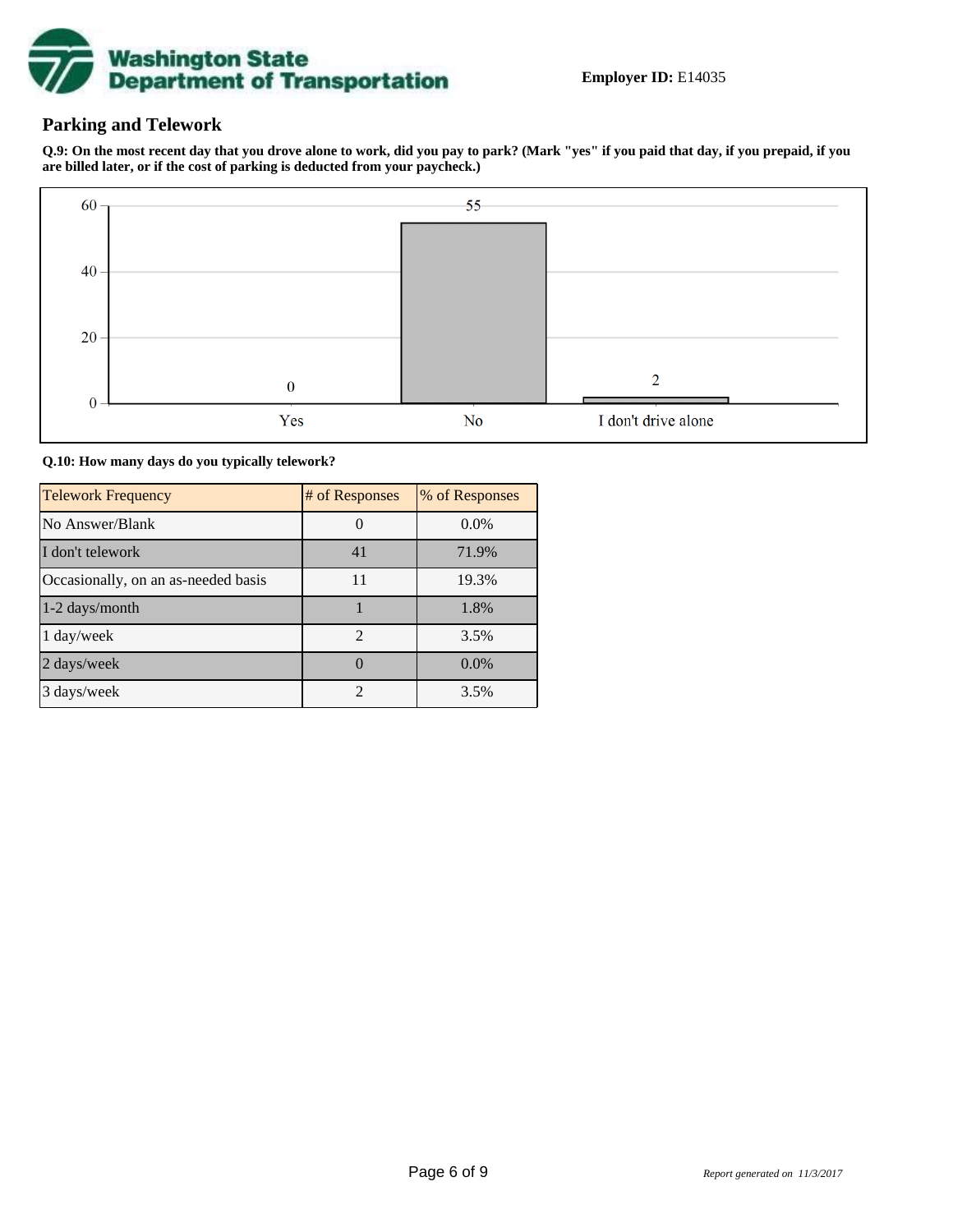

## **Reasons for driving alone to work/not driving alone to work**

**Q11. When you do not drive alone to work, what are the three most important reasons?**

| <b>Question Text</b>                                           | # of Responses | % of Responses |
|----------------------------------------------------------------|----------------|----------------|
| To save money                                                  | 21             | 20.4%          |
| Environmental and community benefits                           | 15             | 14.6%          |
| I have the option of teleworking                               | 14             | 13.6%          |
| Personal health or well-being                                  | 12             | 11.7%          |
| Financial incentives for carpooling, bicycling or walking.     | 8              | 7.8%           |
| Other                                                          | 8              | 7.8%           |
| To save time using the HOV lane                                | 7              | 6.8%           |
| Free or subsidized bus, train, vanpool pass or fare benefit    | 6              | 5.8%           |
| Driving myself is not an option                                | 6              | 5.8%           |
| Cost of parking or lack of parking                             | 3              | 2.9%           |
| Emergency ride home is provided                                | $\mathfrak{D}$ | 1.9%           |
| Preferred/reserved carpool/vanpool parking is provided         | $\mathbf{1}$   | 1.0%           |
| I receive a financial incentive for giving up my parking space | $\Omega$       | $0.0\%$        |

#### **Q12. When you drive alone to work, what are the three most important reasons?**

| <b>Question Text</b>                                      | # of Responses              | % of Responses |
|-----------------------------------------------------------|-----------------------------|----------------|
| I like the convenience of having my car                   | 34                          | 26.6%          |
| Riding the bus or train is inconvenient or takes too long | 23                          | 18.0%          |
| Family care or similar obligations                        | 19                          | 14.8%          |
| <b>Other</b>                                              | 19                          | 14.8%          |
| My commute distance is too short                          | 14                          | 10.9%          |
| My job requires me to use my car for work                 | 11                          | 8.6%           |
| Bicycling or walking isn't safe                           | $\overline{4}$              | 3.1%           |
| I need more information on alternative modes              | $\mathcal{D}_{\mathcal{A}}$ | 1.6%           |
| There isn't any secure or covered bicycle parking         | $\mathfrak{D}$              | 1.6%           |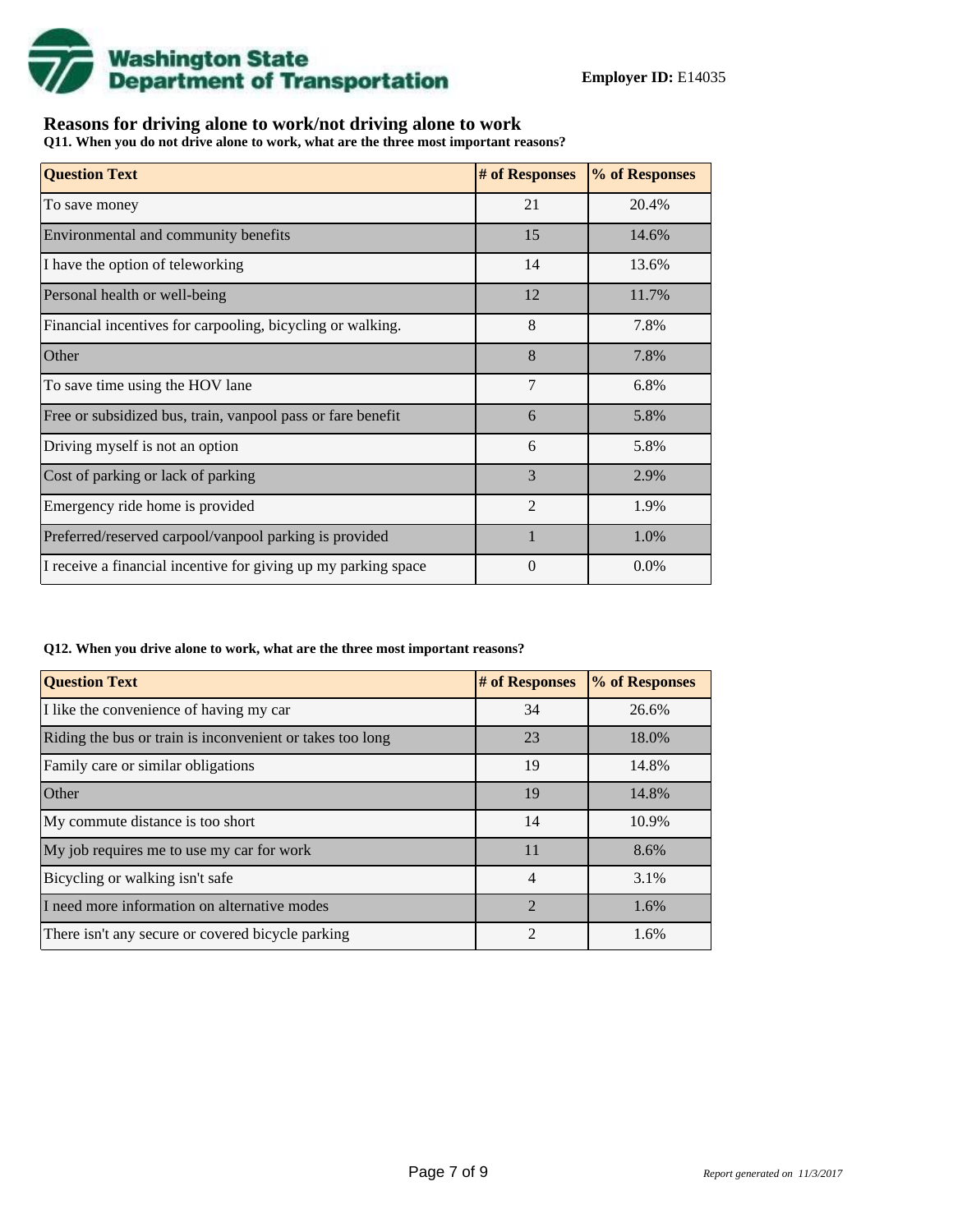

# **Commute Mode By ZipCode for All Employees**

**Q6. What is your home zip code?**

|               |                        |                     |                    | <b>Weekly Count of Trips By Mode</b> |                  |                  |                  |                  |                  |                  |                  |                  |                     |                  |                  |
|---------------|------------------------|---------------------|--------------------|--------------------------------------|------------------|------------------|------------------|------------------|------------------|------------------|------------------|------------------|---------------------|------------------|------------------|
| Home Zip code | <b>Total Employees</b> | Employee Percentage | <b>Drive Alone</b> | Carpool                              | <b>Vanpool</b>   | Motorcycle       | <b>Bus</b>       | Train            | <b>Bike</b>      | <b>Walk</b>      | Telework         | <b>CWW</b>       | Ferry (Car/Van/Bus) | Ferry (walk-on)  | <b>Other</b>     |
| 98501         | $\overline{7}$         | 12.28%              | 30                 | $\boldsymbol{0}$                     | $\boldsymbol{0}$ | $\boldsymbol{0}$ | $\mathbf{1}$     | $\boldsymbol{0}$ | $\overline{0}$   | $\boldsymbol{0}$ | $\boldsymbol{0}$ | 3                | $\mathbf{0}$        | $\boldsymbol{0}$ | $\boldsymbol{0}$ |
| 98512         | $\overline{7}$         | 12.28%              | 30                 | 3                                    | $\boldsymbol{0}$ | $\boldsymbol{0}$ | $\boldsymbol{0}$ | $\boldsymbol{0}$ | $\boldsymbol{0}$ | $\boldsymbol{0}$ | $\boldsymbol{0}$ | $\boldsymbol{0}$ | $\boldsymbol{0}$    | $\boldsymbol{0}$ | $\boldsymbol{0}$ |
| 98506         | 5                      | 8.77%               | 25                 | $\boldsymbol{0}$                     | $\boldsymbol{0}$ | $\mathbf{1}$     | $\boldsymbol{0}$ | $\boldsymbol{0}$ | $\boldsymbol{0}$ | $\boldsymbol{0}$ | $\boldsymbol{0}$ | $\boldsymbol{0}$ | $\boldsymbol{0}$    | $\boldsymbol{0}$ | $\boldsymbol{0}$ |
| 98513         | 5                      | 8.77%               | 17                 | $\boldsymbol{0}$                     | $\boldsymbol{0}$ | $\boldsymbol{0}$ | 5                | $\boldsymbol{0}$ | $\overline{0}$   | $\boldsymbol{0}$ | $\boldsymbol{0}$ | $\mathbf{1}$     | $\boldsymbol{0}$    | $\boldsymbol{0}$ | $\boldsymbol{0}$ |
| 98516         | $\overline{4}$         | 7.02%               | 16                 | $\mathbf{1}$                         | $\boldsymbol{0}$ | $\boldsymbol{0}$ | $\boldsymbol{0}$ | $\boldsymbol{0}$ | $\boldsymbol{0}$ | $\boldsymbol{0}$ | $\mathbf{1}$     | $\boldsymbol{0}$ | $\boldsymbol{0}$    | $\boldsymbol{0}$ | $\boldsymbol{0}$ |
| 98502         | $\overline{2}$         | 3.51%               | $8\,$              | $\boldsymbol{0}$                     | $\boldsymbol{0}$ | $\boldsymbol{0}$ | $\boldsymbol{0}$ | $\boldsymbol{0}$ | $\overline{0}$   | $\boldsymbol{0}$ | $\boldsymbol{0}$ | $\boldsymbol{0}$ | $\boldsymbol{0}$    | $\boldsymbol{0}$ | $\boldsymbol{0}$ |
| 98503         | $\overline{2}$         | 3.51%               | 9                  | $\boldsymbol{0}$                     | $\boldsymbol{0}$ | $\boldsymbol{0}$ | $\boldsymbol{0}$ | $\boldsymbol{0}$ | $\boldsymbol{0}$ | $\boldsymbol{0}$ | $\boldsymbol{0}$ | $\mathbf{1}$     | $\boldsymbol{0}$    | $\boldsymbol{0}$ | $\boldsymbol{0}$ |
| 98597         | $\overline{2}$         | 3.51%               | 10                 | $\boldsymbol{0}$                     | $\boldsymbol{0}$ | $\boldsymbol{0}$ | $\boldsymbol{0}$ | $\boldsymbol{0}$ | $\overline{0}$   | $\boldsymbol{0}$ | $\boldsymbol{0}$ | $\boldsymbol{0}$ | $\boldsymbol{0}$    | $\boldsymbol{0}$ | $\boldsymbol{0}$ |
| 98102         | $\mathbf{1}$           | 1.75%               | 5                  | $\boldsymbol{0}$                     | $\boldsymbol{0}$ | $\boldsymbol{0}$ | $\boldsymbol{0}$ | $\boldsymbol{0}$ | $\boldsymbol{0}$ | $\boldsymbol{0}$ | $\boldsymbol{0}$ | $\boldsymbol{0}$ | $\boldsymbol{0}$    | $\boldsymbol{0}$ | $\boldsymbol{0}$ |
| 98117         | $\mathbf 1$            | 1.75%               | $\overline{4}$     | $\boldsymbol{0}$                     | $\boldsymbol{0}$ | $\boldsymbol{0}$ | $\boldsymbol{0}$ | $\boldsymbol{0}$ | $\overline{0}$   | $\boldsymbol{0}$ | $\boldsymbol{0}$ | $\boldsymbol{0}$ | $\boldsymbol{0}$    | $\boldsymbol{0}$ | $\boldsymbol{0}$ |
| 98188         | $\mathbf{1}$           | 1.75%               | 5                  | $\boldsymbol{0}$                     | $\boldsymbol{0}$ | $\boldsymbol{0}$ | $\boldsymbol{0}$ | $\boldsymbol{0}$ | $\boldsymbol{0}$ | $\boldsymbol{0}$ | $\boldsymbol{0}$ | $\boldsymbol{0}$ | $\boldsymbol{0}$    | $\boldsymbol{0}$ | $\boldsymbol{0}$ |
| 98311         | $\mathbf 1$            | 1.75%               | $\boldsymbol{0}$   | $\boldsymbol{0}$                     | 5                | $\boldsymbol{0}$ | $\boldsymbol{0}$ | $\boldsymbol{0}$ | $\boldsymbol{0}$ | $\boldsymbol{0}$ | $\boldsymbol{0}$ | $\boldsymbol{0}$ | $\boldsymbol{0}$    | $\boldsymbol{0}$ | $\boldsymbol{0}$ |
| 98321         | $\mathbf{1}$           | 1.75%               | $\boldsymbol{0}$   | $\boldsymbol{0}$                     | 5                | $\boldsymbol{0}$ | $\boldsymbol{0}$ | $\boldsymbol{0}$ | $\boldsymbol{0}$ | $\boldsymbol{0}$ | $\boldsymbol{0}$ | $\boldsymbol{0}$ | $\boldsymbol{0}$    | $\boldsymbol{0}$ | $\boldsymbol{0}$ |
| 98338         | $\mathbf{1}$           | 1.75%               | $\boldsymbol{0}$   | $\boldsymbol{0}$                     | $\overline{4}$   | $\boldsymbol{0}$ | $\boldsymbol{0}$ | $\boldsymbol{0}$ | $\overline{0}$   | $\boldsymbol{0}$ | $\boldsymbol{0}$ | $\boldsymbol{0}$ | $\boldsymbol{0}$    | $\boldsymbol{0}$ | $\boldsymbol{0}$ |
| 98366         | $\mathbf 1$            | 1.75%               | $\boldsymbol{0}$   | $\boldsymbol{0}$                     | 3                | $\boldsymbol{0}$ | $\boldsymbol{0}$ | $\boldsymbol{0}$ | $\boldsymbol{0}$ | $\boldsymbol{0}$ | $\mathbf{1}$     | $\boldsymbol{0}$ | $\boldsymbol{0}$    | $\boldsymbol{0}$ | $\boldsymbol{0}$ |
| 98367         | $\,1$                  | 1.75%               | $\sqrt{2}$         | $\boldsymbol{0}$                     | 3                | $\boldsymbol{0}$ | $\boldsymbol{0}$ | $\boldsymbol{0}$ | $\mathbf{0}$     | $\boldsymbol{0}$ | $\boldsymbol{0}$ | $\boldsymbol{0}$ | $\boldsymbol{0}$    | $\boldsymbol{0}$ | $\boldsymbol{0}$ |
| 98371         | $\mathbf{1}$           | 1.75%               | $\boldsymbol{0}$   | $\boldsymbol{0}$                     | $\overline{3}$   | $\boldsymbol{0}$ | $\boldsymbol{0}$ | $\boldsymbol{0}$ | $\boldsymbol{0}$ | $\mathbf{0}$     | $\boldsymbol{0}$ | $\boldsymbol{0}$ | $\boldsymbol{0}$    | $\boldsymbol{0}$ | $\boldsymbol{0}$ |
| 98372         | $\mathbf{1}$           | 1.75%               | $\boldsymbol{0}$   | $\boldsymbol{0}$                     | 5                | $\boldsymbol{0}$ | $\boldsymbol{0}$ | $\boldsymbol{0}$ | $\overline{0}$   | $\boldsymbol{0}$ | $\boldsymbol{0}$ | $\boldsymbol{0}$ | $\boldsymbol{0}$    | $\boldsymbol{0}$ | $\overline{0}$   |
| 98375         | $\mathbf{1}$           | 1.75%               | $\mathbf{1}$       | $\overline{4}$                       | $\boldsymbol{0}$ | $\boldsymbol{0}$ | $\boldsymbol{0}$ | $\boldsymbol{0}$ | $\overline{0}$   | $\boldsymbol{0}$ | $\boldsymbol{0}$ | $\boldsymbol{0}$ | $\boldsymbol{0}$    | $\boldsymbol{0}$ | $\boldsymbol{0}$ |
| 98391         | $\mathbf{1}$           | 1.75%               | $\mathbf{1}$       | $\boldsymbol{0}$                     | $\boldsymbol{0}$ | $\boldsymbol{0}$ | $\boldsymbol{0}$ | $\boldsymbol{0}$ | $\boldsymbol{0}$ | $\boldsymbol{0}$ | $\overline{4}$   | $\boldsymbol{0}$ | $\boldsymbol{0}$    | $\boldsymbol{0}$ | $\boldsymbol{0}$ |
| 98406         | $\mathbf{1}$           | 1.75%               | 5                  | $\boldsymbol{0}$                     | $\boldsymbol{0}$ | $\boldsymbol{0}$ | $\overline{0}$   | $\boldsymbol{0}$ | $\overline{0}$   | $\boldsymbol{0}$ | $\boldsymbol{0}$ | $\boldsymbol{0}$ | $\boldsymbol{0}$    | $\boldsymbol{0}$ | $\boldsymbol{0}$ |
| 98407         | $\mathbf{1}$           | 1.75%               | $\boldsymbol{0}$   | 5                                    | $\boldsymbol{0}$ | $\boldsymbol{0}$ | $\boldsymbol{0}$ | $\boldsymbol{0}$ | $\boldsymbol{0}$ | $\boldsymbol{0}$ | $\boldsymbol{0}$ | $\boldsymbol{0}$ | $\boldsymbol{0}$    | $\boldsymbol{0}$ | $\boldsymbol{0}$ |
| 98418         | $\mathbf{1}$           | 1.75%               | $\overline{3}$     | $\boldsymbol{0}$                     | $\boldsymbol{0}$ | $\mathbf{1}$     | $\overline{0}$   | $\mathbf{0}$     | $\overline{0}$   | $\boldsymbol{0}$ | $\boldsymbol{0}$ | $\boldsymbol{0}$ | $\boldsymbol{0}$    | $\boldsymbol{0}$ | $\boldsymbol{0}$ |
| 98445         | $\mathbf{1}$           | 1.75%               | 5                  | $\boldsymbol{0}$                     | $\boldsymbol{0}$ | $\boldsymbol{0}$ | $\boldsymbol{0}$ | $\boldsymbol{0}$ | $\boldsymbol{0}$ | $\boldsymbol{0}$ | $\boldsymbol{0}$ | $\boldsymbol{0}$ | $\boldsymbol{0}$    | $\boldsymbol{0}$ | $\boldsymbol{0}$ |
| 98465         | $\mathbf{1}$           | 1.75%               | $\boldsymbol{0}$   | $\boldsymbol{0}$                     | $\boldsymbol{0}$ | $\boldsymbol{0}$ | $\boldsymbol{0}$ | $\boldsymbol{0}$ | $\overline{0}$   | $\boldsymbol{0}$ | 5                | $\boldsymbol{0}$ | $\boldsymbol{0}$    | $\boldsymbol{0}$ | $\boldsymbol{0}$ |
| 98466         | $1\,$                  | 1.75%               | $\boldsymbol{6}$   | $\boldsymbol{0}$                     | $\boldsymbol{0}$ | $\boldsymbol{0}$ | $\boldsymbol{0}$ | $\boldsymbol{0}$ | $\boldsymbol{0}$ | $\boldsymbol{0}$ | $\boldsymbol{0}$ | $\boldsymbol{0}$ | $\boldsymbol{0}$    | $\boldsymbol{0}$ | $\boldsymbol{0}$ |